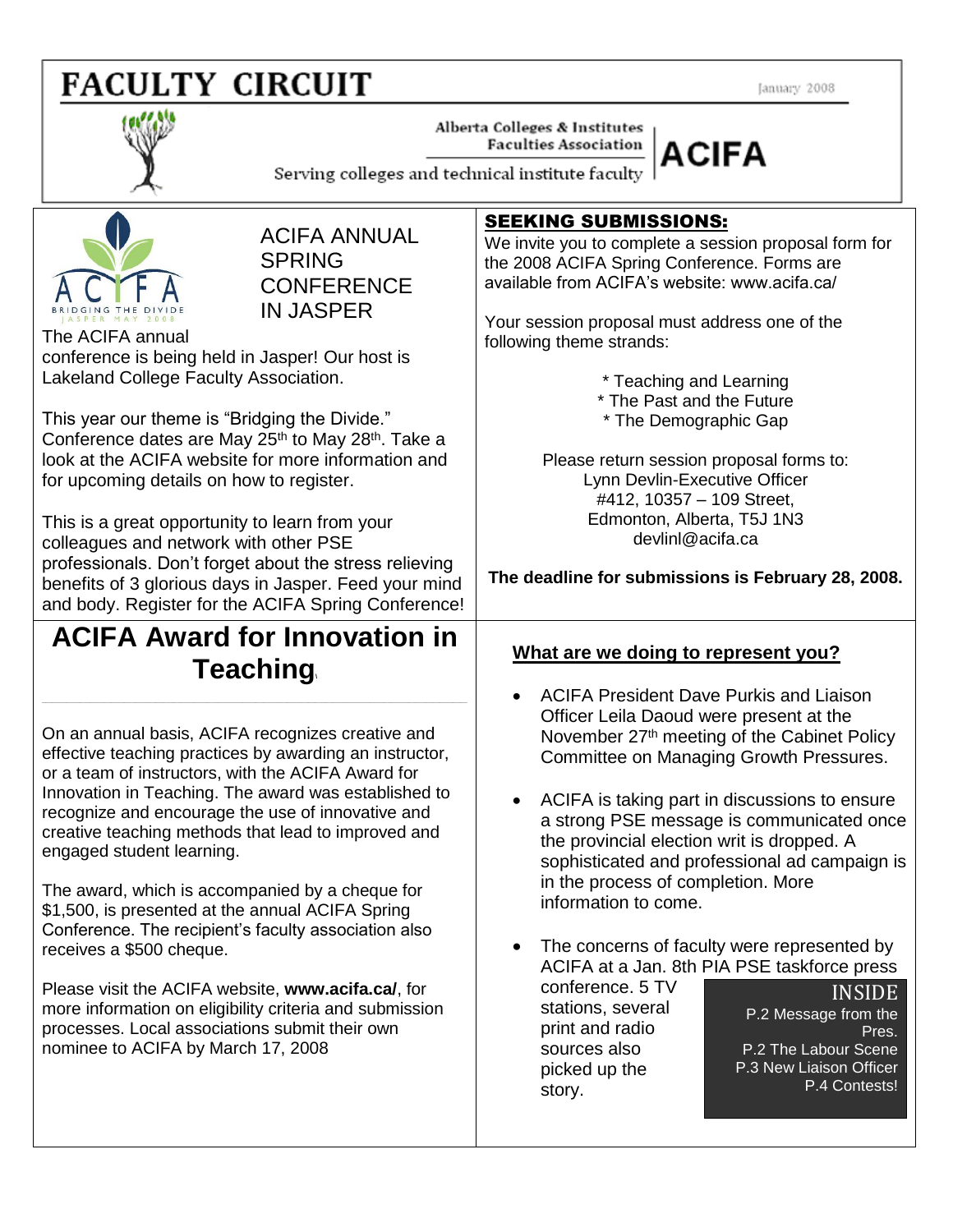Alberta Colleges & Institutes **Faculties Association** 



Serving colleges and technical institute faculty

## President's Message



 $\overline{a}$ 

 It has been awhile since an issue of **Faculty Circuit** has been written, and it sure is nice to have Leila on board to edit it. (Be sure to see the introduction to Leila Daoud, our new Liaison Officer, elsewhere in this newsletter).

 I was looking at last January's issue of the 'Circuit" and couldn't help noting that many of the issues mentioned remain the same. Federal and provincial politicians are both preparing for elections, there are anticipated changes coming to the Ministry of Advanced Education and Technology, we are still waiting to see what the final report of the Roles and Responsibilities Mandate document will look like and the issue of ACIFA joining the Canadian Association of University Teachers is still on the table. The more things change…etc.etc.

 Because of the impending provincial election, ACIFA is participating in two post-secondary education advocacy campaigns. One, through Public Interest Alberta, is focusing on PSE issues such as accessibility, affordability and quality, which is where ACIFA's focus is. The other, in cooperation with CAFA, CAUS and ACTISEC is called "Imagine Alberta" and is focusing on informing parents of the missed opportunity their children could face in an under-funded PSE education system.

 It's great having Leila available to coordinate these initiatives as well, so welcome aboard Leila; we look forward to the results of your work.









Purkis President

V.P

Hawthorn Executive Durbeniuk V.P Negotiations



Doug Frattini V.P Records & Finance

#### **The Labour Scene as seen by, Terry Sway**

 The beginning of the calendar year is a new beginning in many ways, but it terms of collective bargaining at Post Secondary Institutions, it usually signals it's time to get serious about negotiations.

 The following faculty associations are active in collective bargaining for the academic year 2007- 08, Grant MacEwan, Mount Royal, Bow Valley, Alberta College of Art & Design, and Medicine Hat.

 All of the above mentioned association's current collective agreements expire on June 30, 2008. All other ACIFA member associations have negotiated their collective agreements for the 2008-09 and in some cases, until 2010.

 The front runner for this year is Grant MacEwan. There have already been several meetings between the Board of Governor's representatives and the faculty association's bargaining team. The faculty association has presented a "proposal" on changes to the current "workload" section of the agreement and are waiting for the Board's response.

 At Mount Royal, both bargaining teams have completed a joint training session on Interest Based Bargaining. The faculty association bargaining team surveyed its membership, identified their "interests" and is prepared to meet with the Board's representatives. The first bargaining meeting is schedule for mid January.

 The faculty association's bargaining team at the Alberta College of Art & Design have begun the initial preparation for collective bargaining. Pursuant to the collective agreement, either party

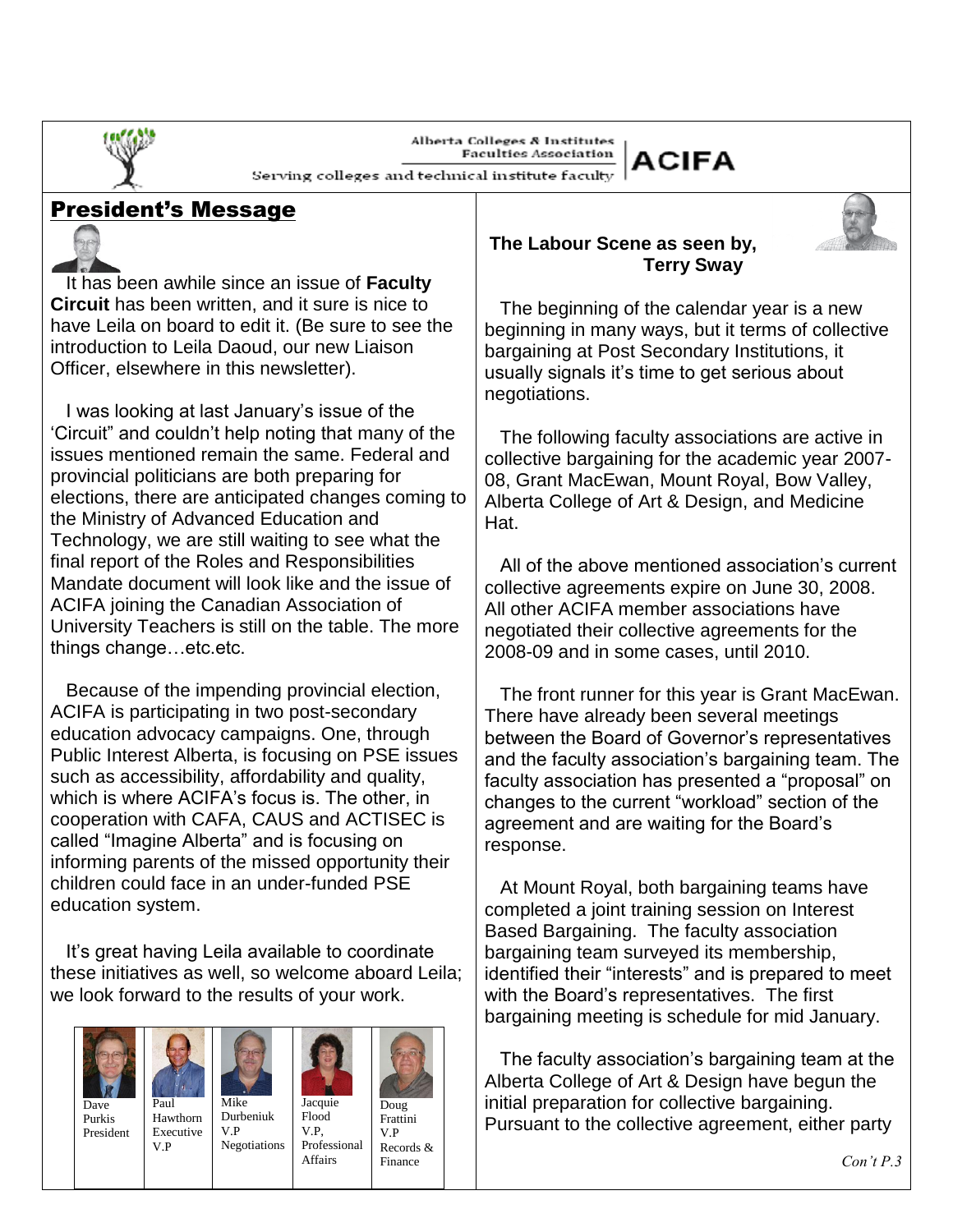Alberta Colleges & Institutes **Faculties Association** 

# **ACIFA**

Serving colleges and technical institute faculty

 $\overline{a}$ *Con't from page 2*

shall give written notice not later than the second work day in March. They shall exchange opening proposals prior to April 1, 2008.

 At Bow Valley College the faculty association has surveyed their members and the bargaining team has been elected. Preparation for bargaining will commence in the latter part of January.

 The Medicine Hat College faculty association's bargaining team has been appointed. Traditionally the parties at Medicine Hat College commence bargaining a little later in the year than do most of the other institutes. Nevertheless, the expiry date of the current agreement is like all others, June 30, 2008.

 Without going into great detail there are pluses and minuses regarding the early or late start. It's very easy to fall into "protracted" bargaining if both parties feel there is "plenty of time left." Neither is very quick to agree to substantive issues early in the bargaining session. This often leads to the parties getting further apart on the issues rather than closer to an agreement. On the other hand, sometimes a late start causes the parties to meet frequently in an attempt to reach a memorandum of agreement prior to the expiry of the existing contract. Often familiarity breeds contempt, and obviously that doesn't assist the parties in reaching a settlement. There is no magic formula, both parties should leave ample time and not worry should they finish "early." Although it's preferred to finish prior to the expiry of the existing contract, it is not mandatory. It's better to have a proper settlement that is retroactive, than to have one that is rushed through and could lead to problems later.

 I will be submitting bargaining updates in the ACIFA newsletter throughout the remainder of the academic year.

## **Introducing…**

 ACIFA has a new staff member. Leila Daoud has been brought onboard as the new Liaison Officer replacing Brett Bergie, who left in April 2007. Leila comes to ACIFA having recently graduated from the University of Alberta with a double major in History and Political Science. Leila also has several years of practical experience. She has run and consulted on seven election campaigns and was also an intern in the House of Commons where she worked for Colleen Beaumier, Member of Parliament for Brampton West. Leila has also worked for several years as a consultant for various groups in ethno-cultural communities.

 "I look forwards to serving ACIFA and its members. I will strive to improve relations with government and with our member partners and stakeholders."

 "If you have any questions, comments or inquiries please let me know. I am always available to listen to faculty members and I will gladly consider any suggestions for improving Faculty Circuit."

| Address your communications to:<br>Leila Daoud<br>#412, 10357 109 Street Edmonton Alberta T5J 1N3<br>E-mail: daoudl@acifa.ca  Phone: 423-4440 |  |  |
|-----------------------------------------------------------------------------------------------------------------------------------------------|--|--|
| <b>Public Interest Alberta</b> will be hosting three K-12 &                                                                                   |  |  |
| PSE education forums featuring Dr. Fraser Mustard.                                                                                            |  |  |
|                                                                                                                                               |  |  |
| All three forums take place from $7:00 - 9:30$ PM                                                                                             |  |  |
| • Lethbridge - January 29, 2008 University of                                                                                                 |  |  |
| Lethbridge                                                                                                                                    |  |  |
| • Calgary - January 30, 2008 - Best Western                                                                                                   |  |  |
| Village Park Inn, Foothills Room                                                                                                              |  |  |
| • Edmonton - January 31, 2008 - Lister Hall                                                                                                   |  |  |
| Conference Centre, University of Alberta                                                                                                      |  |  |
|                                                                                                                                               |  |  |
| For info. or to register visit www.pialberta.org                                                                                              |  |  |